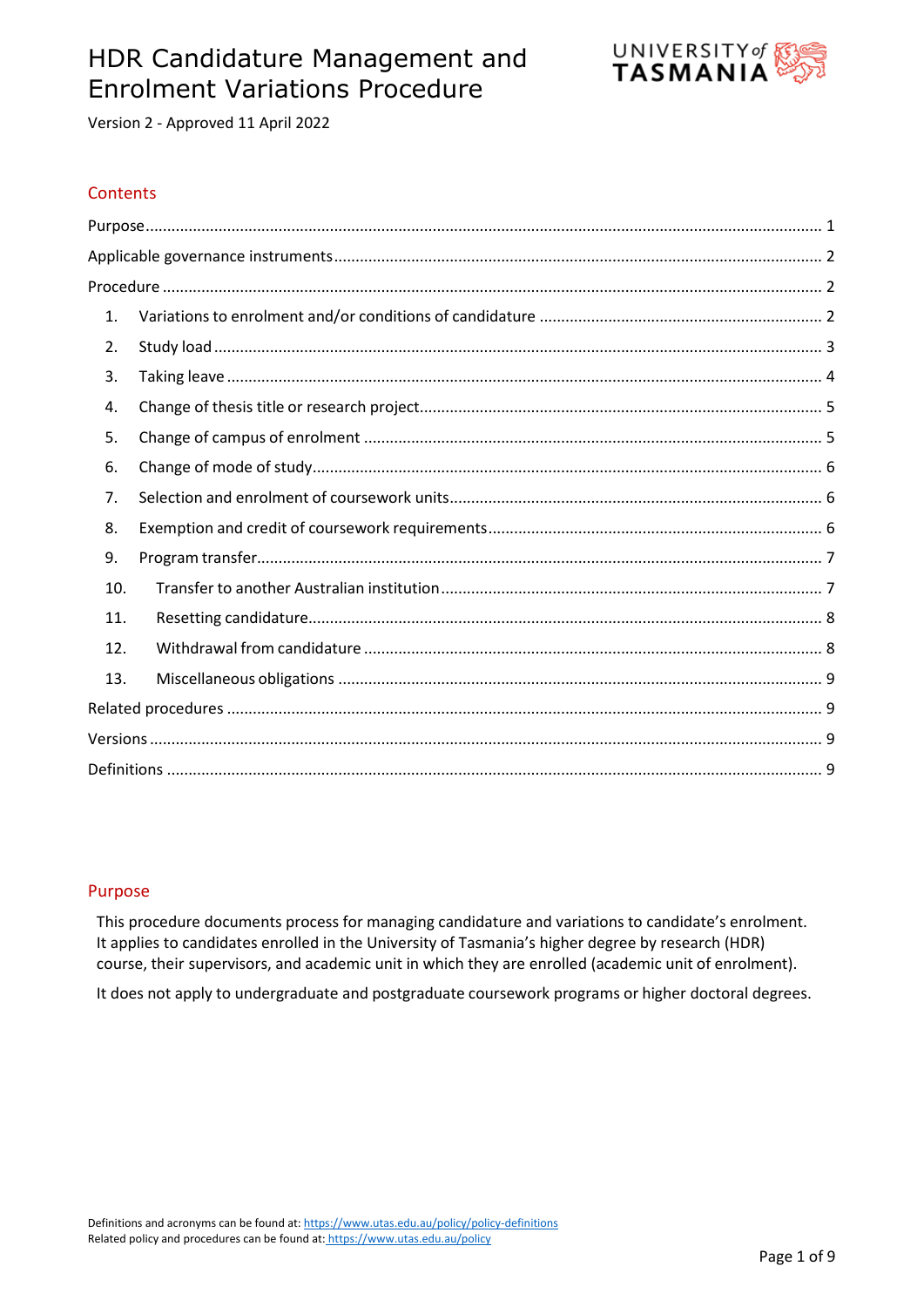#### Applicable governance instruments

| Instrument                                                                    | <b>Section</b>                                            | <b>Principles</b> |
|-------------------------------------------------------------------------------|-----------------------------------------------------------|-------------------|
| <b>Research Training Ordinance</b>                                            |                                                           |                   |
| <b>Research Training Policy</b>                                               | 3 Academic support, resources and<br>intellectual climate | $3.1 - 3.2$       |
|                                                                               | 4 Candidature progression,<br>development, and completion | $4.1 - 4.4$       |
| <b>Research Policy</b>                                                        | 2 Responsible conduct of research                         | $2.1 - 2.2$       |
| <b>Compliance Policy</b>                                                      | 2 Conflict of interest                                    | 2.1               |
| <b>People Policy</b>                                                          | 2 Inclusion, diversity, and equity                        | 2.2               |
| <b>Data and Information Governance Policy</b>                                 | 1 Privacy                                                 | 1.1               |
| <b>Education Services for Overseas Students (ESOS)</b><br>Act (2000)          |                                                           |                   |
| <b>Higher Education Standards Framework</b><br>(Threshold Standard)           |                                                           |                   |
| The Australian Code for the Responsible Conduct<br>of Research (2018)         |                                                           |                   |
| <b>ACGR Principles for Respectful Supervisory</b><br><b>Relationships</b>     |                                                           |                   |
| <b>Higher Education Support Act (2003)</b>                                    |                                                           |                   |
| <b>Australian Qualifications Framework</b>                                    |                                                           |                   |
| University of Tasmania Act (1992)                                             |                                                           |                   |
| Defence Export Controls                                                       |                                                           |                   |
| <b>UN Security Council and Australian Autonomous</b><br>Sanctions legislation |                                                           |                   |

#### <span id="page-1-0"></span>Procedure

#### <span id="page-1-1"></span>**1. Variations to enrolment and/or conditions of candidature**

- <span id="page-1-2"></span>1.1. A candidate may apply to vary the conditions of their candidature in accordance with the conditions outlined in *Research Training Ordinance*, provided they do so on the prescribed form and include supporting evidence where required. Applications to vary condition of candidature will be subject to any applicable scholarship terms and conditions.
- <span id="page-1-3"></span>1.2. All applications to vary enrolment or conditions of candidature will be approved or rejected by the Dean of Graduate Research, or delegate. In making their decision, the Dean or delegate will consider whether:
	- a) the University can continue to meet its duty of care in relation to the candidate's safety and
	- b) wellbeing and student experience, and
	- c) completion within the maximum degree period will be affected, and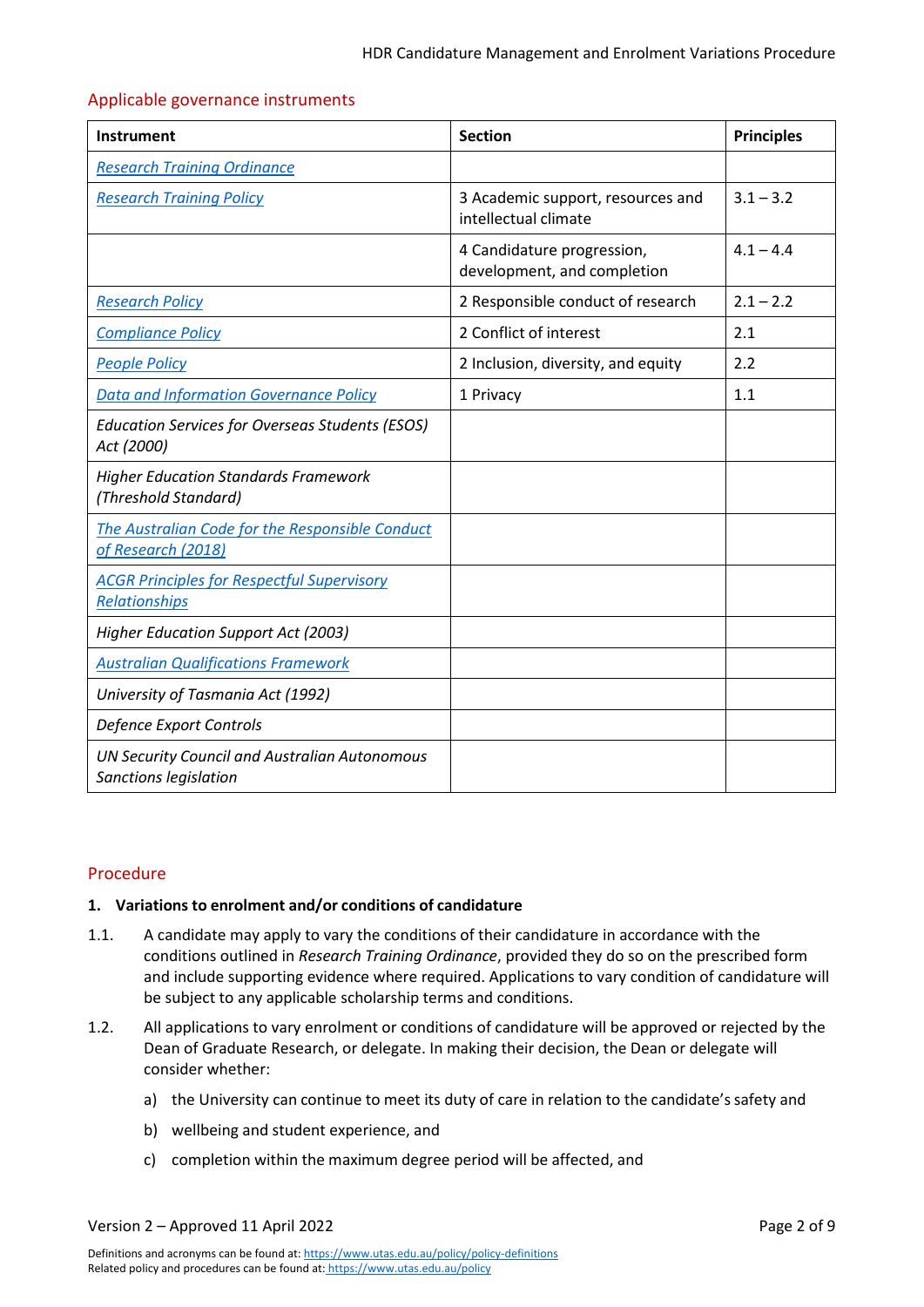- d) the academic unit will continue to have the necessary physical, financial and supervisory resources necessary to enable completion of candidature, or
- e) compassionate or compelling circumstances exist.
- 1.3. International candidates will be responsible for the management of and adherence to any visa or other government requirements and are strongly encouraged to seek advice from an International Student Advisor prior to applying to vary their enrolment or conditions of candidature.
- <span id="page-2-1"></span>1.4. All applications:
	- a) must be endorsed by the primary supervisor, Graduate Research Coordinator (GRC), and head of academic unit (HoAU)
	- b) will normally be submitted at least four weeks prior to the requested date of the change to candidature, and
	- c) will normally not be approved retrospectively unless the reason for the variation was unforeseen.
- 1.5. Changes to candidature will be made according to the processes stipulated by the Graduate Research Office (GRO).
- 1.6. A candidate will be notified of the outcome of their application to vary their candidature via email to their University email account.

### <span id="page-2-0"></span>**2. Study load**

- 2.1. A candidate is enrolled for 52 weeks of each calendar year, with attendance requirements as defined in the *Research Training Ordinance*.
- 2.2. A candidate will be expected to spend the following hours per week progressing their candidature:
	- a) 38 hours when enrolled full-time, or
	- b) an average of 19 hours when enrolled part-time.
- 2.3. The University will not allow an HDR candidate to be both working full-time and studying full-time.
- 2.4. A full-time candidate may undertake limited work experience or employment provided it:
	- a) does not interfere with the timely progression and completion of their research project
	- b) does not exceed on average over a 12-month period, 20% of a full-time load (ie 365 hours per annum $)^1$  $)^1$
	- c) is documented in an updated Research Plan, and
	- d) is endorsed by the academic unit.
- 2.5. Any work, paid or otherwise, undertaken by the candidate outside of their research project will not affect their ability to maintain their full-time or part-time attendance requirements and will not be considered as a permitted reason for an extension of candidature request as set out in the *HDR Academic Progress Procedure*.
- 2.6. A candidate may request a change to their study load by submitting a [Change of Load, Mode or](https://utas1.service-now.com/selfservice?id=sc_cat_item&sys_id=cb3540b6dbe8a3006223147a3a9619ba) [Campus](https://utas1.service-now.com/selfservice?id=sc_cat_item&sys_id=cb3540b6dbe8a3006223147a3a9619ba) form.
- 2.7. Except where an application is made for medical reasons, applications to convert a full-time enrolment to part-time enrolment or vice versa will be considered in accordance with Section [1.1](#page-1-2) t[o 1.4 o](#page-2-1)f this procedure. Approval of an application under this clause is subject to confirmation from the academic unit of enrolment that the candidate can satisfy the requirements of the degree

Version 2 – Approved 11 April 2022 Page 3 of 9

<span id="page-2-2"></span><sup>&</sup>lt;sup>1</sup> This does not apply to work undertaken outside of the 38 hrs per week that is dedicated to the research project.

Definitions and acronyms can be found at[: https://www.utas.edu.au/policy/policy-definitions](https://www.utas.edu.au/policy/policy-definitions) Related policy and procedures can be found at: <https://www.utas.edu.au/policy>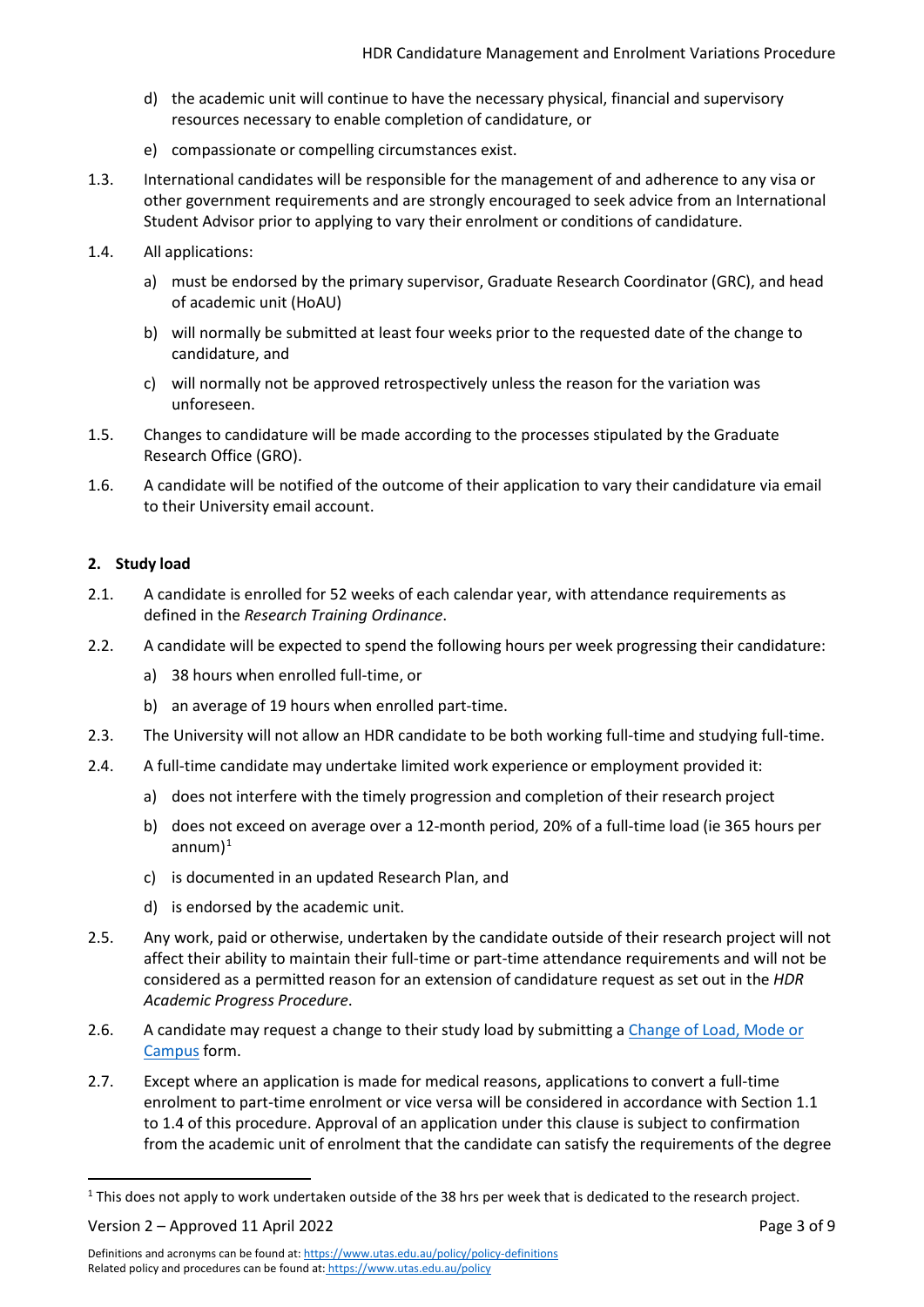as specified in *Research Training Ordinance*, within the revised expiry of the maximum degree period.

2.8. Where a candidate seeks to vary their enrolment from full-time to part-time on medical grounds, candidates will provide a medical certificate from a registered medical professional that includes the start date (and end date, if relevant) of the period of the requested change.

### <span id="page-3-0"></span>**3. Taking leave**

- 3.1. Leave entitlements and conditions are set out in *Research Training Ordinance*.
- 3.2. A candidate is entitled to take their yearly annual or sick leave provisions at any time, provided thisis discussed and agreed by the primary supervisor and recorded within the academic unit of enrolment. Academic unit's will manage the application for and granting of annual and sick leave provisions at their discretion. No application form will be required by GRO for these types of leaveand GRO will not track annual or sick leave balances.
- 3.3. An Aboriginal or Torres Strait Islander candidate is entitled to take cultural leave in accordance with the *Research Training Ordinance*, provided this is discussed and agreed by the primary supervisor and recorded within the academic unit of enrolment.
- 3.4. Annual leave will be accrued but will be dissolved upon submission of the thesis or termination or expiry of candidature.
- 3.5. Sick leave will be used to cover leave for candidates caring for an ill or incapacitated partner or immediate family members.
- 3.6. Sick leave that continues for more than ten (10) calendar days or where annual sick leave entitlements have been exhausted will be considered in accordance with *Research Training Ordinance*, and applications for a leave of absence in accordance with this procedure.
- 3.7. A candidate will request a leave of absence by submitting the [Leave of Absence](https://utas1.service-now.com/selfservice?id=sc_cat_item&sys_id=a146f61fdbb71b003fb964a14a9619e1) form, and will include all supporting documentation where required.
- 3.8. Where a candidate requests a leave of absence on medical grounds, the candidate will provide a medical certificate from a medical professional that includes the start and end date of the period of the requested leave.
- 3.9. A candidate who is taking a leave of absence on medical grounds, while not required to, is encouraged to disclose sufficient information about their medical condition to enable the University to support their return to study. Information disclosed to the University about a
- 3.10. candidate's disability/health condition will be managed in accordance with the relevant privacy
- 3.11. legislation, the *University's Privacy Policy* and the *Data and Information Governance Policy.*
- 3.12. A candidate who is applying for a leave of absence will:
	- a) where in receipt of a stipend and/or tuition fee scholarship/sponsorship, refer to their Conditions of Award and the *HDR Research Training Program & Other Scholarships Procedure* prior to submitting an application for a leave of absence and will make themselves aware of any potential impact on their scholarship/ sponsorship
	- b) where enrolled in a coursework unit and the study period for that unit overlaps with the proposed leave of absence, contact the relevant unit coordinator to make themselves aware of the potential impact on that unit
	- c) where the supervisor of a candidate whose research has ethics approval, or an ethics approval pending, will notify the executive officer of the relevant ethics committee when any leave of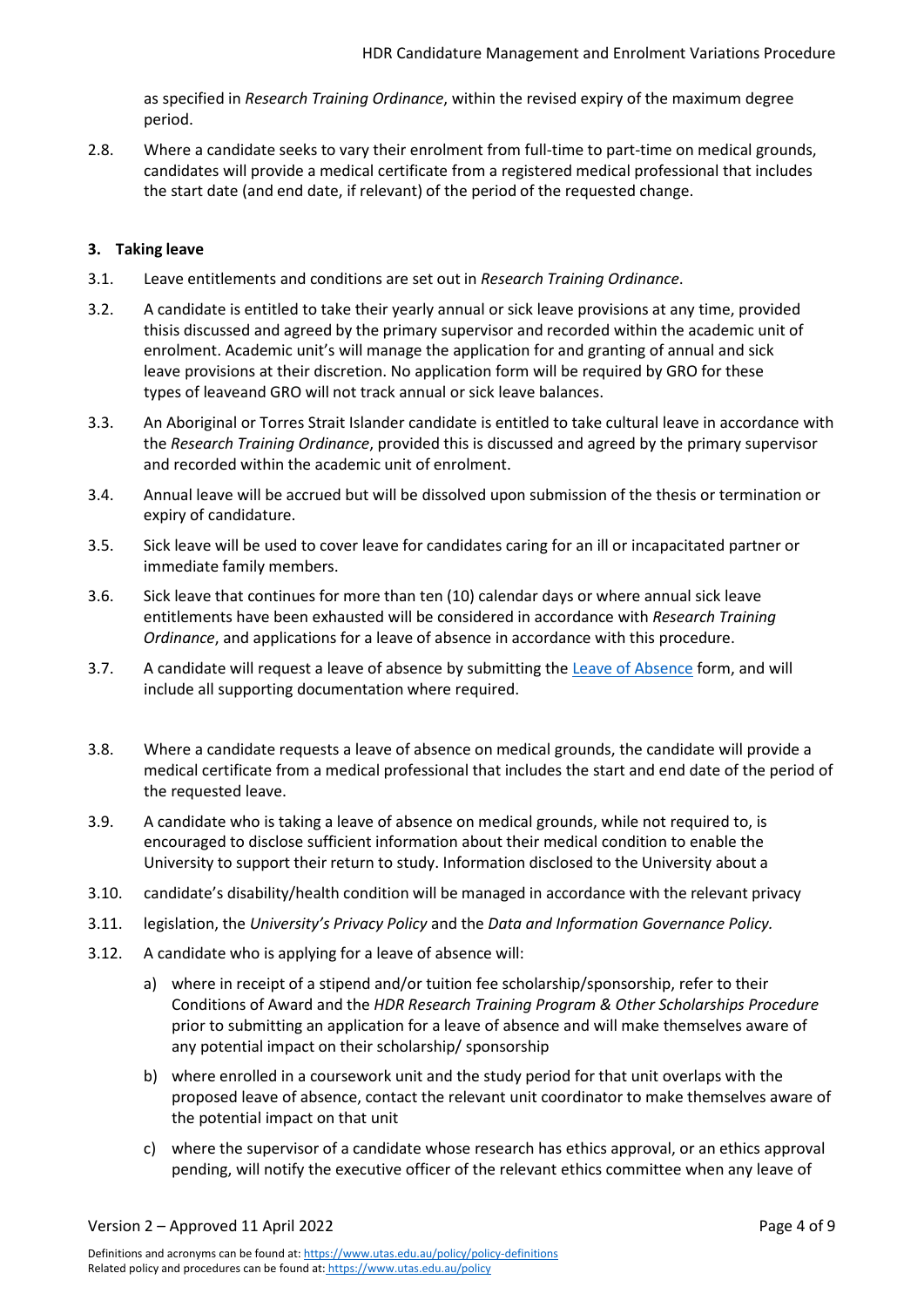absence is granted, as this may impact their ethics approval. Refer to the *Research Ethics Procedure*.

- 3.13. Any future candidature action and milestone dates will be adjusted for any periods of approved leave of absence and the candidate will cease working on their research and associated coursework during this period. Any action and milestone dates that are overdue at the time of the leave of absence will not be adjusted. Where a leave of absence is requested and approved for mental health reasons and overdue actions remain, GRO will turn off iGrad notifications where it is in the best interests of the candidate.
- 3.14. Access to University facilities and resources will be restricted during a period of leave of absence.
- 3.15. Issues that may affect a candidate's ability to make satisfactory progress will be addressed as soon as they arise and options for a leave of absence should be discussed with the primary supervisor and GRC.

#### <span id="page-4-0"></span>**4. Change of thesis title or research project**

- 4.1. A candidate may request a textual change to their thesis title by email to GRO, provided there is a supporting primary supervisor statement.
- 4.2. A candidate may apply to make a substantial change to their approved research project by submitting a [Change of Research Thesis Topic](https://utas1.service-now.com/selfservice?id=sc_cat_item&sys_id=5a7115cfdb206b003fb964a14a9619f1) form, and all supporting documentation where required. In making this application, the candidate and primary supervisor will ensure that:
	- a) the revised project satisfies the requirements specified in Section [1.2 a](#page-1-3)n[d 1.4 o](#page-2-1)f this procedure, and
	- b) where the new research project involves an item subject to controls under the Defence and Strategic Goods list, appropriate advice is sought in accordance with the *Defence Export Controls Procedure*, and/or
	- c) where a candidate is from a sanctioned country a new [Autonomous Sanctions Compliance and](https://utas1.service-now.com/selfservice?id=sc_cat_item&sys_id=3b637af7dbf0eb403fb964a14a961986) [Risk Assessment](https://utas1.service-now.com/selfservice?id=sc_cat_item&sys_id=3b637af7dbf0eb403fb964a14a961986) (ASCRA) form is submitted. Any request to change a research project for a candidate from a sanctioned country will not be progressed until the ASCRA has been reviewed and approved.

#### <span id="page-4-1"></span>**5. Change of campus of enrolment**

- 5.1. A candidate will normally be enrolled at the University campus:
	- a) nearest their place of residence, or
	- b) for external (off campus) candidates, the campus of their primary supervisor, or
	- c) for international students, the campus to which their course is CRICOS registered.
- 5.2. A candidate may apply to the University to change their campus of enrolment to another University campus closer to their place of residence by submitting the [Change of Load, Mode or Campus](https://utas1.service-now.com/selfservice?id=sc_cat_item&sys_id=cb3540b6dbe8a3006223147a3a9619ba) form and supporting documentation.
- 5.3. A candidate who is based within reasonable commuting distance of the University, regardless of their mode of study, is expected (within reason and where practicable) to attend on-campus supervision meetings and seminars, and to participate in the research culture of their academic unit of enrolment.
- 5.4. Where a candidate is based outside reasonable commuting distance of the University, a communication plan will be developed in consultation with the primary supervisor and GRC to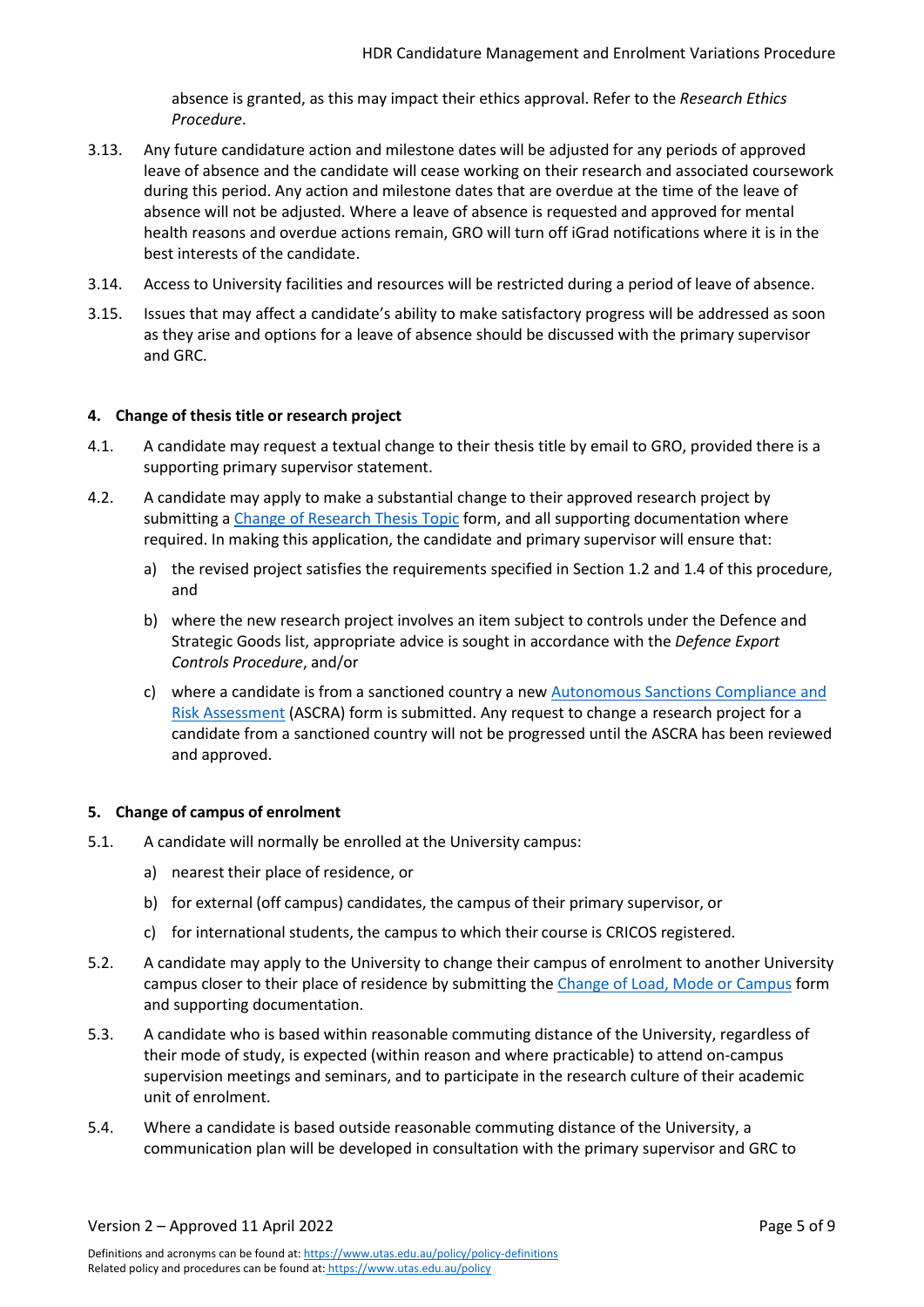ensure they have the necessary support and regular interactions required for undertaking their HDR.

#### <span id="page-5-0"></span>**6. Change of mode of study**

- 6.1. A candidate will be enrolled in one of the following modes of study in accordance with the *HDR Admissions, Selection & Enrolment Procedure*:
	- a) on-campus: attending a University campus on a regular basis unless on approved field work or travel
	- b) off-campus (on-shore): undertaking all or part of the HDR at a location other than a University campus for more than three (3) months continuous time
	- c) off-campus (off-shore): undertaking all or part of the HDR at a location other than a University campus for more than three (3) months continuous time
- 6.2. A candidate may apply to the University to change their mode of study by submitting the [Change of](https://utas1.service-now.com/selfservice?id=sc_cat_item&sys_id=cb3540b6dbe8a3006223147a3a9619ba) Load, Mode [or Campus](https://utas1.service-now.com/selfservice?id=sc_cat_item&sys_id=cb3540b6dbe8a3006223147a3a9619ba) form and supporting documentation.
- 6.3. Where a candidate seeks to spend more than three (3) calendar months of continuous time away from their campus of enrolment, they will apply to change their mode of study from on-campus to off-campus (on-shore or off-shore). An application will provide evidence that risk assessments and controls have been put in place to cover their travel and research activity in accordance with the University's *Health and Safety Policy* and *Travel Procedure*.
	- a) International on-shore candidates who hold a student visa will not spend more than 33% of the total course duration in off-campus study mode from the campus to which their course is CRICOS registered
	- b) Where an application from an international candidate on a student visa, to permanently change their mode from on-campus to off-campus (off-shore), is approved, the candidate's confirmation of enrolment (eCoE) will be cancelled
	- c) A candidate will update their contact details with the University as set out in Sectio[n 13.1 o](#page-8-4)fthis procedure.
- 6.4. The following periods away from the University will not be classified as completing all or part of a program off-campus:
	- a) on-shore fieldwork for periods of less than three (3) calendar months of continuous time away
	- b) from a candidate's campus of enrolment; and
	- c) revisions completed away from a candidate's campus of enrolment after a thesis examination.

#### <span id="page-5-1"></span>**7. Selection and enrolment of coursework units**

- 7.1. A candidate will complete core units for their coursework degree as set out in the course and unit handbook.
- 7.2. In consultation with their supervisory team, a candidate will select appropriate elective units that contribute towards skills required for completion of the HDR or for their future career.

#### <span id="page-5-2"></span>**8. Exemption and credit of coursework requirements**

8.1. A candidate may apply for full or partial exemption from, or credit towards, the GraduateCertificate in Research.

Version 2 – Approved 11 April 2022 Page 6 of 9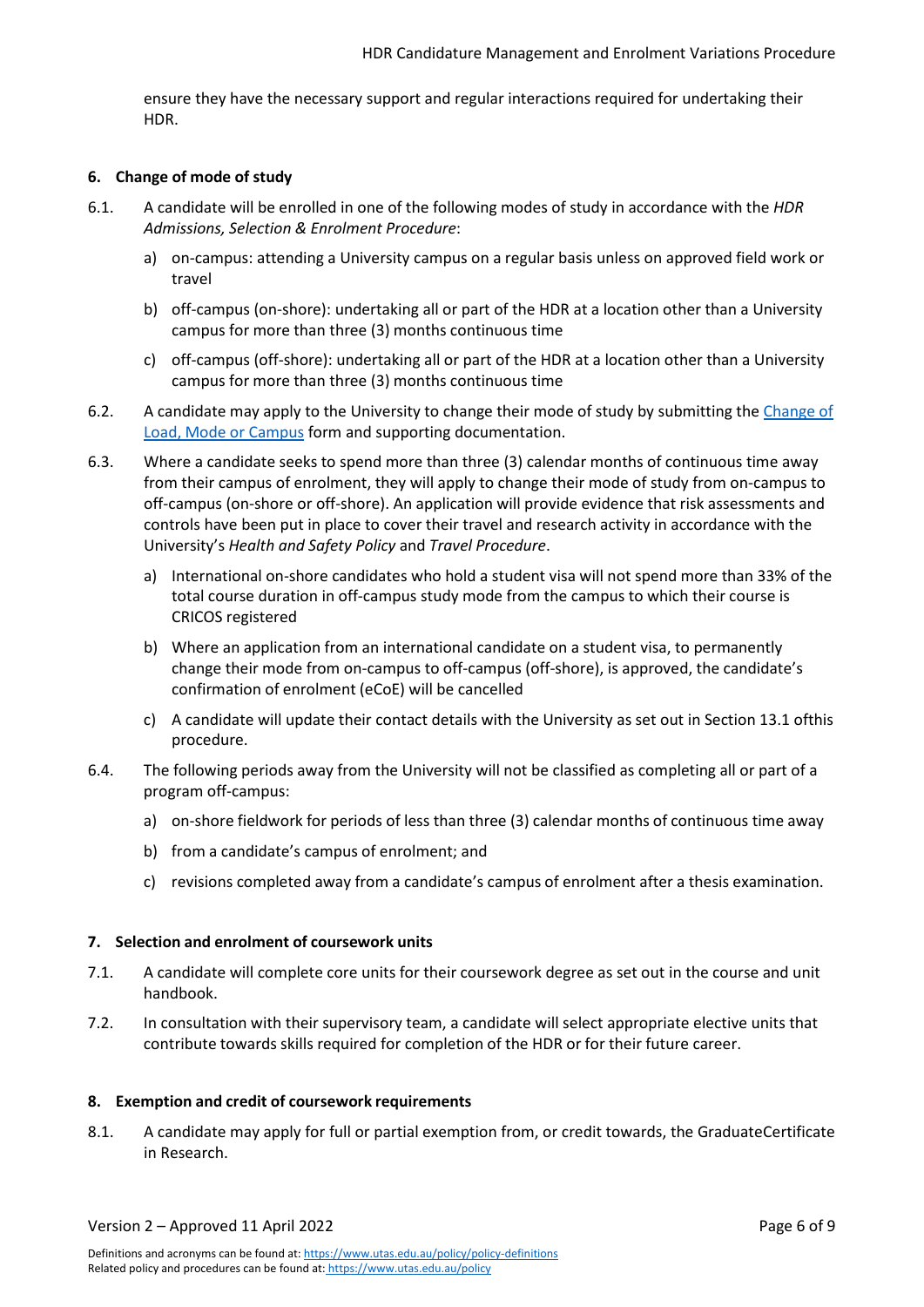- 8.2. A candidate seeking full exemption from X5A or exemption from one or both core units, will complete the following MyLO units:
- 8.3. Applications for exemption or credit are to be made using the prescribed [RPL/Exemption from X5A](https://utas1.service-now.com/selfservice?id=sc_cat_item&sys_id=c42298bbdb0da7c03fb964a14a961908) form.

#### <span id="page-6-0"></span>**9. Program transfer**

- <span id="page-6-3"></span><span id="page-6-2"></span>9.1. A candidate may request to transfer between the following HDR programs:
	- a) Masters by Research to a Doctor of Philosophy, or
	- b) Doctor of Philosophy to a Masters by Research, or
	- c) Professional Doctorate to a Doctor of Philosophy, or
	- d) Change of course code at the same level (MRes to MRes, or PhD to PhD, or Professional Doctorate to Professional Doctorate), which may include a change in academic unit of enrolment.
- 9.2. A candidate may request a program transfer by submitting the relevant form and must include all supporting documentation where required.
- 9.3. Program transfer requirements for Sectio[n 9.1.a a](#page-6-2)n[d 9.1.b a](#page-6-3)re set out in the *HDR Academic Progress Procedure*.
- 9.4. Where a candidate requests to transfer from a Professional Doctorate to a Doctor of Philosophy, the academic unit will map any passed coursework units against the units for the Graduate Certificate in Research. This documentation must be included with the request to transfer.
- 9.5. Where a change of academic unit is required, the request will be reviewed and endorsed by both the releasing and accepting supervisory team/s, GRCs and HoAUs.
- 9.6. Where a change in academic unit also changes the associated college, and the candidate is in receipt of a living allowance and/or tuition fee scholarship(s), the Associate Dean of Graduate Research of Research (ADR)of the new college will review and endorse the request.
- 9.7. A request to transfer programs will be approved by the Dean of Graduate Research. The Dean may request additionalinformation to support the application prior to making a decision.
- 9.8. The candidate will be notified in writing of the outcome of their application to their University email account
- 9.9. Where the request is approved:
	- a) the candidate's enrolment details will be updated to reflect the new enrolment, and
	- b) where a transfer request is for an on-shore international candidate, they will be issued with a new letter of offer and International Compliance will issue a new confirmation of enrolment (eCoE) to enable to candidate to update their visa.
- 9.10. The date of commencement in the new degree will be backdated to the date the candidateenrolled in the degree from which they are transferring.

#### <span id="page-6-1"></span>**10. Transfer to another Australian institution**

10.1. A candidate wishing to transfer to another university may obtain documentation about their candidature and an Equivalent Full-Time Student Load (EFSTL) statement, from GRO on request at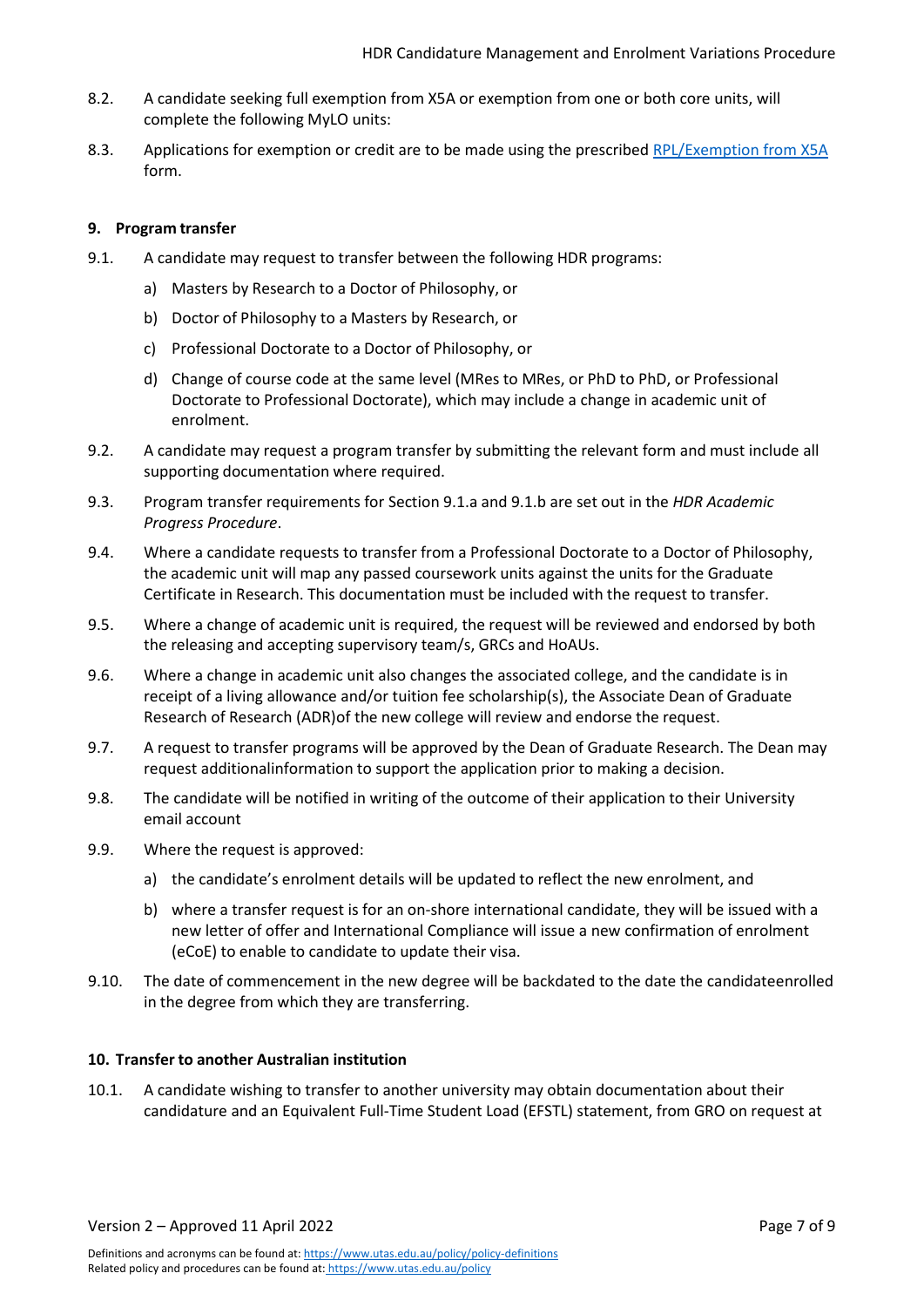the point of withdrawal. A candidate in receipt of a scholarship will refer to the *HDR Research Training Program and Other Scholarships Procedure* for any implications on theirscholarship.

10.2. An international candidate within their first six months of candidature will obtain a release from International Compliance before they can transfer to another institution. This release will not automatically be approved, and strong compassionate and compelling reasons must be provided by the candidate.

#### <span id="page-7-0"></span>**11. Resetting candidature**

- 11.1. The University will investigate reasonable options to assist a candidate to successfully complete their candidature at the University in accordance with *Research Training Ordinance*.
- 11.2. Where a candidate accepts an invitation from the Dean of Graduate Research to apply to reset their candidature, the GRC will work with the candidate and the current or a new primary supervisor to match the candidate's skills and qualifications with a new project.
- 11.3. Once a new project is agreed, the candidate will complete a Reset Candidature form, which will be endorsed by the academic unit of enrolment and approved by the Dean of Graduate Research before candidature can bereset.
- 11.4. Where resetting candidature is approved, the candidate will be withdrawn from their original course and enrolled in a new course attempt. Where a candidate is in receipt of a scholarship, the scholarship may also be reset.
- 11.5. Where resetting candidature is approved for an onshore international candidate, GRO will issue a new letter of offer and International Compliance will issue a new confirmation of enrolment (eCoE) to enable to candidate to update their visa.

#### <span id="page-7-1"></span>**12. Withdrawal from candidature**

- 12.1. A candidate may withdraw from their HDR by submitting the [Withdraw from](https://utas1.service-now.com/selfservice?id=sc_cat_item&sys_id=253e57d5db2027006223147a3a9619ac) [Candidature](https://utas1.service-now.com/selfservice?id=sc_cat_item&sys_id=253e57d5db2027006223147a3a9619ac) form. Where it is not possible to submit an electronic form, GRO will accept notification of withdrawal by email. Unless specified in the email, the effective date of withdrawalwill be the sent date of the email.
- 12.2. It is strongly encouraged that a candidate discusses their intention to withdraw with their supervisory team and GRC prior to submitting the form.
- 12.3. Failure to notify GRO of a withdrawal of candidature will result in elapsed enrolment time being included in any future enrolment tenure calculations for an HDR at this or another Australian university.
- 12.4. For an international candidate, if GRO is not officially notified at the time withdrawal occurs:
	- a) fees may continue to be charged and the candidate may be required to pay those fees, and
	- b) a candidate on a student visa may be in breach of its conditions.
- 12.5. For a candidate in receipt of a scholarship, refer to the *HDR Research Training Program & Other Scholarships Procedure* for implications on withdrawing from candidature.